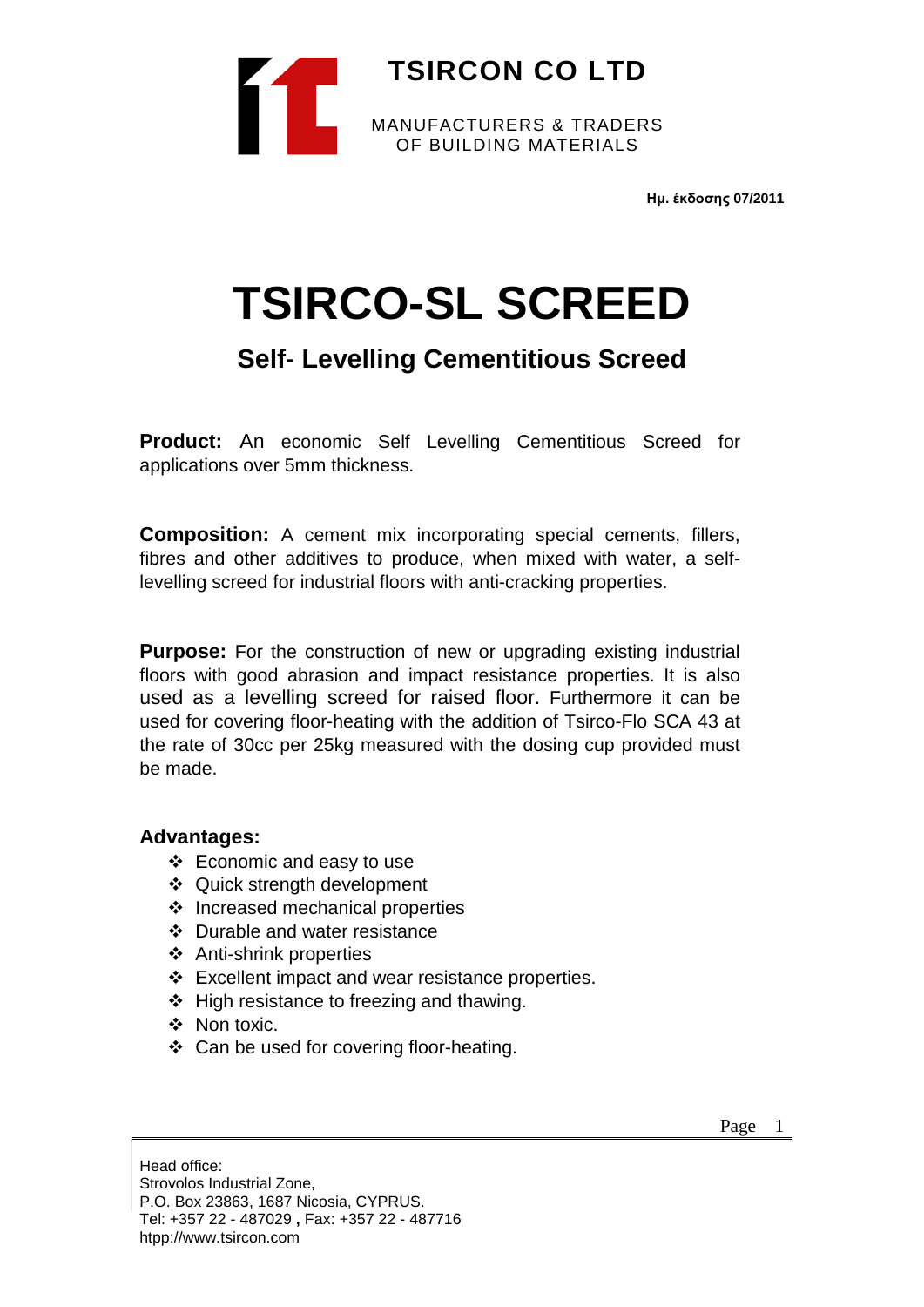

 $\div$  It can be used as an industrial flooring, with or without overcoating and it can be used as an underlay for parquet finish, carpet, linoleum, etc.

#### **Where to use:**

It can be applied almost on all surfaces after carrying the proper preparations. For surfaces other than concrete, or areas with rising dampness, please consult our Technical Department. Tsirco SL-SCREED can also be used as a levelling screed for raised floor.

#### **How to use:**

#### **1. Preparation**

The substrate must be clean and free from dust, loose particles, oil, grease, paints and generally any contamination. This can be achieved by grid blasting or grinding the surface to be treated if required. To strengthen existing surfaces or minimize rising dampness use Tsirco-Res 481 or Tsirco-Latex SB as primers.

#### **2. Mixing**

The material is mixed mechanically for at least 3 minutes until a uniform flowable consistency is achieved. Use 2.7-2.9lt of water with 25kg of material. Further addition of water may be required depending on climatic condition.

In case that the material is used for covering floor-heating, add 30cc per 25kg of material.

#### **3. Application**

Thoroughly dampen the surface and then apply the material to the required thickness and level off by tamping lightly the surface with appropriate trowel.

**Coverage:** Approximately 1.7-1.9kg/m²/mm thickness.

**Cleaning:** Right after use, clean the equipment with water.

Page 2